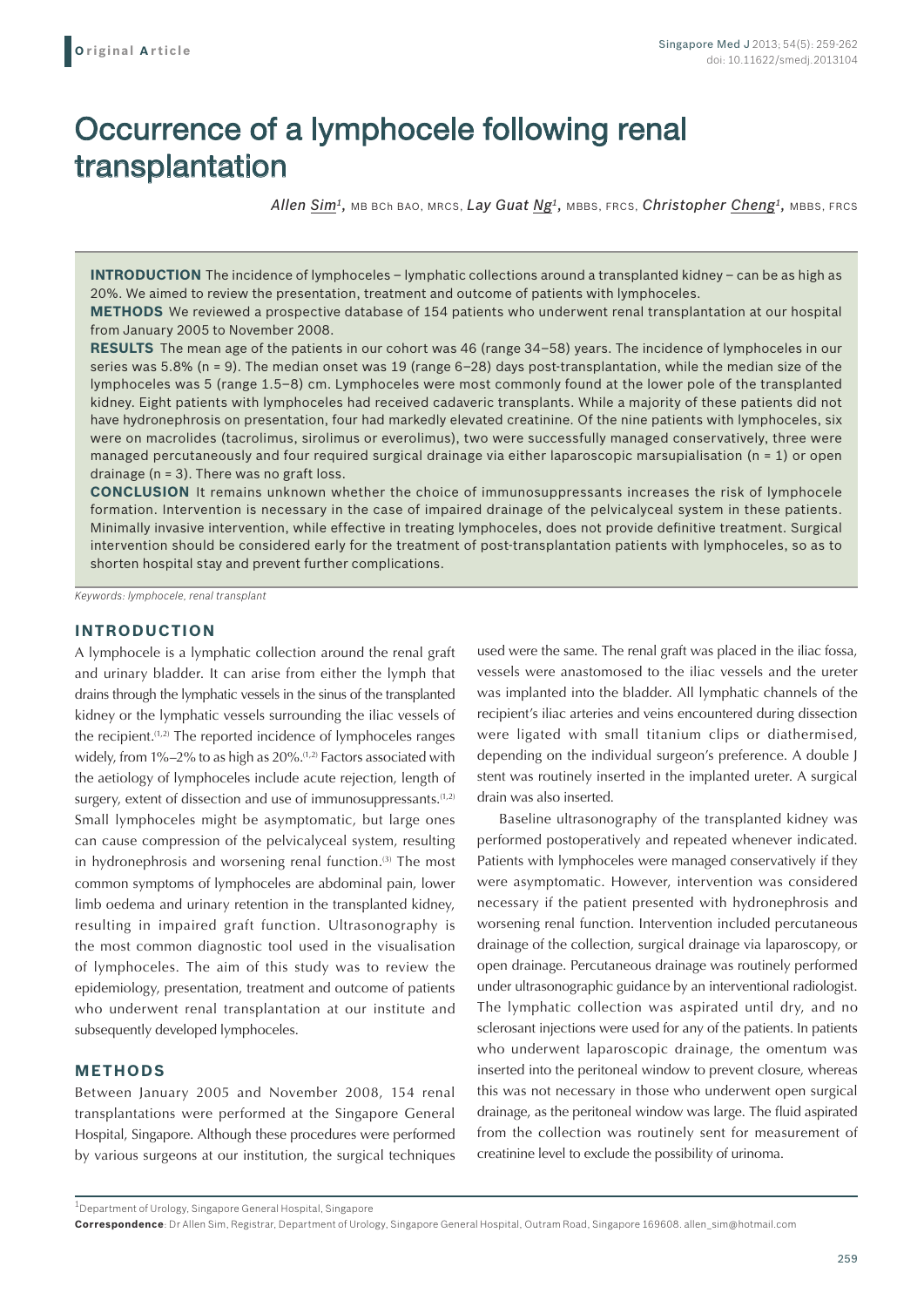| <b>Patient</b> | <b>Clinical presentation</b>             | Immunosuppressants                                   |
|----------------|------------------------------------------|------------------------------------------------------|
| $\mathbf{1}$   | Asymptomatic*                            | Cyclosporine, mycophenolate<br>mofetil, prednisolone |
| $\overline{2}$ | Raised creatinine                        | Tacrolimus, myfortic,<br>prednisolone                |
| 3              | Asymptomatic*                            | Azathioprine, prednisolone,<br>cyclosporine          |
| 4              | Raised creatinine                        | Azathioprine, tacrolimus,<br>prednisolone            |
| 5              | Asymptomatic*                            | Cyclosporine, myfortic,<br>prednisolone              |
| 6              | Raised creatinine with<br>hydronephrosis | Mycophenolate mofetil,<br>sirolimus, prednisolone    |
| $\overline{7}$ | Asymptomatic*                            | Everolimus, cyclosporine,<br>prednisolone            |
| 8              | Asymptomatic*                            | Everolimus, cyclosporine,<br>prednisolone            |
| 9              | Raised creatinine with<br>hydronephrosis | Sirolimus, mycophenolate<br>mofetil, prednisolone    |

**Table I. Clinical presentations and use of immunosuppressants in the renal transplantation patients with lymphoceles (n = 9).**

\*Routine ultrasonography was conducted in asymptomatic patients.

## **RESULTS**

Out of the 154 patients who underwent renal transplantations, lymphoceles occurred in 9 (5.8%) patients. The median onset of occurrence was 19 (range 6–28) days after surgery. The median age of patients diagnosed with lymphocele was 46 (range 34–58) years. The median operative time was 180 mins. The median maximum diameter of the lymphoceles was 5 (range 1.5–8.0) cm. Diagnosis of lymphocele was made by ultrasonography, and no aspiration of the lymphocele was performed in the patients. The site of occurrence of lymphoceles included the inferior  $(n = 5)$ , lateral  $(n = 2)$ , upper  $(n = 1)$  and medial  $(n = 1)$  poles of the transplanted kidneys. Eight out of the nine patients (88.9%) diagnosed with lymphocele had received cadaveric transplants, while 1 (11.1%) patient received a living transplant from a relative. Out of these nine patients, 7 (77.8%) had no hydronephrosis at presentation. Postoperatively, 2 (22.2%) patients developed clinically significant hydronephrosis, 4 (44.4%) had clinically elevated creatinine levels (Table I), and 6 (66.7%) were on macrolides such as tacrolimus, sirolimus and everolimus. Although there were no delayed graft functions, there was one case of acute graft rejection.

Of the nine patients with lymphoceles, five were initially treated conservatively (Fig. 1). Among these five patients, three required subsequent intervention in the form of either percutaneous drainage or surgical intervention – two were managed successfully using percutaneous drainage, and one required repeated percutaneous drainage. The four patients who did not receive conservative treatment initially were treated with percutaneous drainage from the onset; however, due to failure of percutaneous drainage, two of these four patients had to undergo surgical treatment. In all, four patients were surgically treated because of failed percutaneous drainage, with drainage via the open method performed in three patients and



**Fig. 1** Chart shows the various treatments received by patients with lymphoceles (n = 9).

laparoscopic drainage in one patient. Fluid culture was positive for *Klebsiella* spp. in only one out of seven patients who required intervention. Among the three patients who eventually underwent open drainage, two each had a sizeable lymphocele measuring > 4 cm, and one had significant hydronephrosis and positive culture. In patients for whom conservative treatment failed, indications for intervention were an enlarging lymphocele size leading to worsening of renal function. There was no graft loss in any of the nine patients with lymphoceles. There was also no recurrence documented among any of the patients during the follow-up period (median 40 [range 38–84] months).

#### **DISCUSSION**

The reported incidence of symptomatic lymphoceles in the literature is 0.6%–18.0%.(1) The incidence of lymphoceles in our study was  $5.8\%$  (n = 9), which is comparable to that reported in the literature. Although lymphoceles can be harmless and asymptomatic in many patients, they can also seriously affect renal function and may necessitate surgical intervention. Although asymptomatic lymphoceles do not require therapy, it is important that regular ultrasonographic monitoring continues until the collection is resolved. In the case of a large or symptomatic collection, therapy aims to efficiently and completely remove the collection. However, there is no gold standard of treatment for lymphoceles.

Percutaneous aspiration of the collection is associated with a high incidence  $(50\%-100\%)$  of recurrence.<sup>(2)</sup> Some authors have recommended laparoscopic marsupialisation as the firstline treatment of lymphoceles, $(2,3)$  while others have suggested initial percutaneous aspiration under ultrasonographic guidance, followed by sclerotherapy to prevent reaccumulation of fluid.<sup>(4-6)</sup> Percutaneous aspiration of lymphoceles has been shown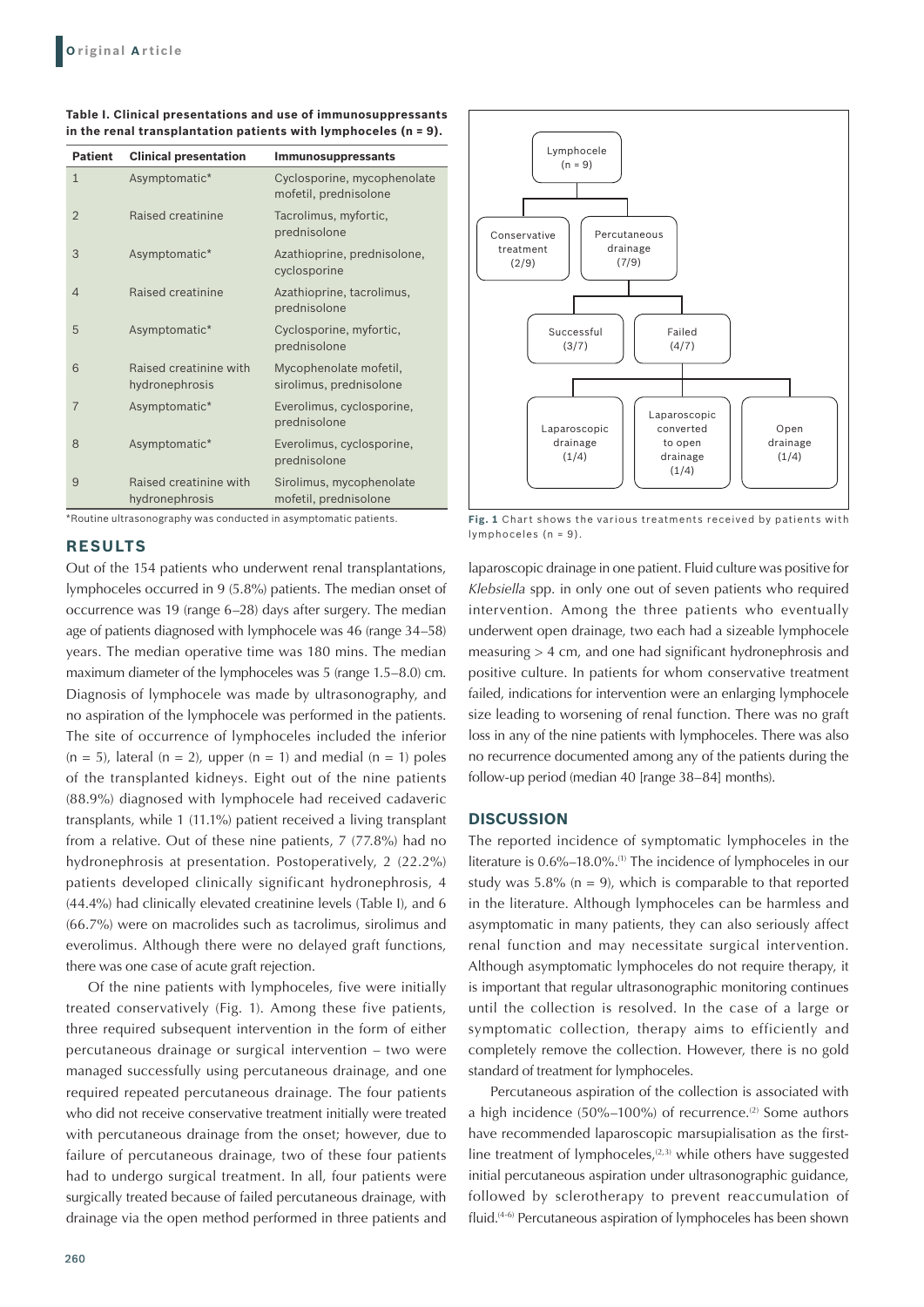

Fig. 2 Chart shows the management algorithm of patients with lymphoceles in the local setting.

to reduce the risk of recurrence (range  $13\% - 33\%$ ),  $(7-9)$  as has additional sclerotherapy (range  $6\% - 25\%$ ).<sup>(2,4,7)</sup> Common sclerosing agents used in sclerotherapy are doxycycline and ethanol.<sup>(5)</sup> Other sclerosing agents include povidone-iodine, talc and bleomycin. The use of sclerosing agents is generally considered safe and highly successful, although some reports have suggested that they have toxic effects on graft functions and may even cause graft loss.(10,11) Surgical interventions for lymphoceles include marsupialisation, or external drainage via open or laparoscopic technique. The recurrence rates of lymphoceles following laparoscopic marsupialisation (range  $6\% - 12\%$ )<sup>(2,7)</sup> and open drainage (range  $6.7\%$ –13%)<sup>(3,7)</sup> are comparable. Laparoscopic marsupialisation is the recommended surgical intervention for lymphoceles, as it is less invasive, and has shorter operative time and hospital stay, as well as better cosmesis.

In our study, conservative and less invasive treatment, such as percutaneous drainage, was successful in 55.5% of patients. Among the four patients who had surgical intervention, one underwent laparoscopic marsupialisation and three underwent open drainage. Consistent with the results from other centres,<sup>(12)</sup> three of these patients had larger sized lymphoceles (> 6 cm in diameter). We opted to perform open drainage in three patients under surgical intervention, as two of them had a history of previous abdominal surgery and one patient's collection was close to the hilum. There was no recurrence of lymphocele in any of our patients, regardless of the kind of treatment (percutaneous or surgical) used.

Although the surgical management of lymphoceles has remained largely unchanged, it remains unclear whether the

introduction of newer immunosuppressants, such as tacrolimus, sirolimus and everolimus, has contributed to the increasing numbers of patients developing lymphoceles after renal transplantation. While studies have shown that sirolimus is a powerful immunosuppressant for renal transplant recipients,<sup>(13,14)</sup> its use has been associated with a higher frequency of lymphocele formation.(13) According to Srivastava et al, the incidence of lymphocele in patients treated with sirolimus is slightly higher than in those receiving mycophenolate mofetil.<sup>(15)</sup> Even though the exact reasons for the development of lymphocele are still uncertain, avoiding the use of sirolimus in renal transplant recipients at the early postoperative period may help to reduce the incidence of lymphocele in these patients. Based on the results obtained from our local setting, we have developed an algorithm for the management of post-transplantation lymphoceles (Fig. 2).

The initial decision on whether a post-transplantation patient with lymphocele should be treated conservatively would depend on factors such as the size of the lymphocele, the symptoms observed, as well as the presence of hydronephrosis, impaired renal function or concomitant infection. If treatment is warranted, percutaneous drainage should be offered to patients. However, for patients with a collection  $> 6$  cm in diameter, surgical options should be considered. In the event of a failed percutaneous intervention, surgical drainage should be offered to the patient. Laparoscopic drainage may also be offered, unless contraindicated due to small volume (< 100 mL) of fluid, previous abdominal surgery, suspicion of infection, as well as location of lymphocele near the bladder, ureter or renal hilum.

In summary, the incidence of lymphocele was 5.8% in our series. Even though surgical techniques have remained unchanged for the most part, it is still unclear whether the introduction of newer immunosuppressants has contributed to the higher incidence of lymphoceles in post-renal transplantation patients. Intervention is required if the lymphocele causes an impairment in the drainage of the pelvicalyceal system. We found that although minimally invasive intervention was effective in treating lymphoceles, it did not provide a definitive treatment. Percutaneous drainage was found to be consistently associated with a higher recurrence rate, prolonged hospital stay, higher costs and more complications. Surgical intervention should be considered earlier in the treatment of patients with posttransplantation lymphoceles so as to shorten hospital stay and prevent further complications.

#### **REFERENCES**

- 1. Braun WE, Banowsky LH, Straffon RA, et al. Lymphocele associated with renal transplantation: Report of 15 cases and review of the literature. Am J Med 1974; 57:714-29.
- 2. Hsu TH, Gill IS, Grune MT, et al. Laparoscopic lymphocelectomy: a multiinstitutional analysis. J Urol 2000; 163:1096-8.
- 3. Fuller TF, Kang SM, Hirose R, et al. Laparoscopic treatment of symptomatic lymphocele after renal transplantation: laparoscopic versus open drainage. J Urol 2003; 169:2022-5.
- 4. Zuckerman DA, Yeager TD. Percutaeneous ethanol sclerotherapy of postoperative lymphoceles. AJR Am J Roentgenol 1997; 169:433-7.